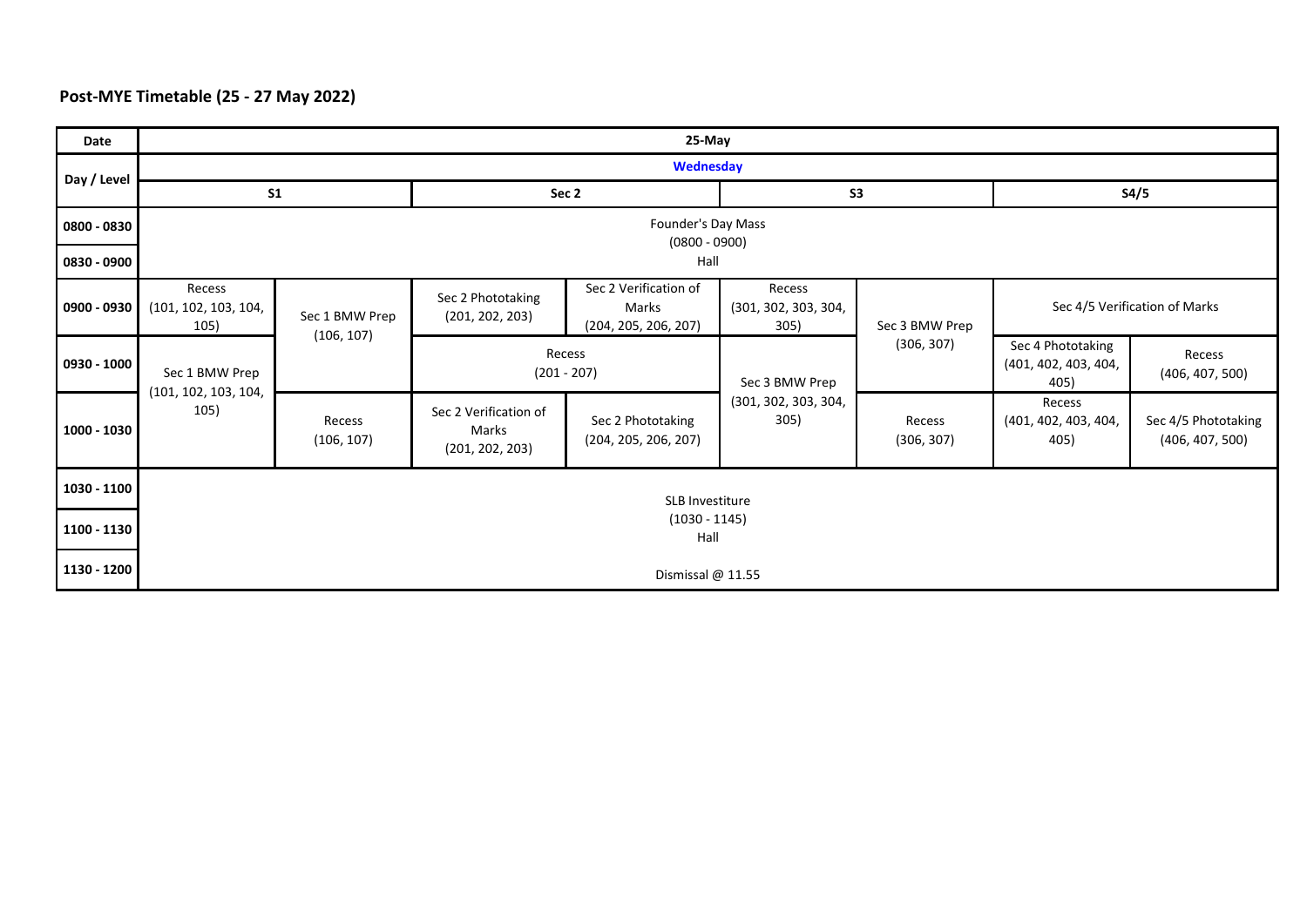| <b>Date</b> | 26-May                                                      |                                                                                      |                                                          |                                           |                                      |                                                                    |  |  |  |
|-------------|-------------------------------------------------------------|--------------------------------------------------------------------------------------|----------------------------------------------------------|-------------------------------------------|--------------------------------------|--------------------------------------------------------------------|--|--|--|
|             | <b>Thursday</b>                                             |                                                                                      |                                                          |                                           |                                      |                                                                    |  |  |  |
| Day / Level |                                                             | S <sub>1</sub>                                                                       | S <sub>2</sub>                                           | S <sub>3</sub>                            |                                      | S4/5                                                               |  |  |  |
| 0800 - 0830 | Sec 1 Phototaking<br>(101, 102, 103, 104)<br>Sec 1 BMW Prep |                                                                                      | Sec 2 Camp Preparation<br>(PE dept, Sec 2 FTs, Sec 2 YH) | Sec 3 NRIC Ceremony<br>(Library)          |                                      | MTL O-Level Zoom Briefing<br>(4E/5N/4NA OOS)<br>FT Time for 4NA/NT |  |  |  |
| 0830 - 0900 | Sec 1 BMW Prep                                              |                                                                                      |                                                          | Sec 3 Service Learning                    |                                      | MTL Intensive<br>(MTL Trs)<br><b>MTL Classrooms</b>                |  |  |  |
| 0900 - 0930 |                                                             | Sec 1 Phototaking<br>(105, 106, 107)                                                 | Recess                                                   |                                           |                                      |                                                                    |  |  |  |
| 0930 - 1000 |                                                             | Recess                                                                               |                                                          |                                           |                                      |                                                                    |  |  |  |
| 1000 - 1030 |                                                             |                                                                                      |                                                          | Recess                                    |                                      |                                                                    |  |  |  |
| 1030 - 1100 | Sec 1 Stem Playground                                       |                                                                                      | Sec 2 Stem Playground                                    | Sec 3 Phototaking<br>(301, 302, 303, 304) |                                      | Recess                                                             |  |  |  |
| 1100 - 1130 |                                                             |                                                                                      |                                                          | Sec 3 BMW Prep                            | Sec 3 BMW Prep                       |                                                                    |  |  |  |
| 1130 - 1200 |                                                             |                                                                                      |                                                          |                                           | Sec 3 Phototaking<br>(305, 306, 307) | Sec 4/5 Stem Playground                                            |  |  |  |
| 1200 - 1230 |                                                             | Sec 1 Maths Project Prep<br>101: Norhana<br>102: Pei Yan<br>103: Qinning and See Tow | Sec 2 BMW                                                | Sec 3 Stem Playground                     |                                      |                                                                    |  |  |  |
| 1230 - 1300 |                                                             | 104: Nooryati<br>105: Li Mian<br>106: Helen<br>107 : Esther                          |                                                          |                                           |                                      | Sec 4/5 BMW Prep                                                   |  |  |  |
| 1300 - 1330 | Sec 1 Class Bonding<br>$(PSL + 1 FT)$                       |                                                                                      | Sec 2 Class Bonding                                      |                                           |                                      |                                                                    |  |  |  |
| 1330 - 1400 |                                                             |                                                                                      | $(PSL + 1 FT)$                                           | Sec 3 Class Bonding<br>$(PSL + 1 FT)$     |                                      | Sec 4/5 Class Bonding<br>$(PSL + 1 FT)$                            |  |  |  |